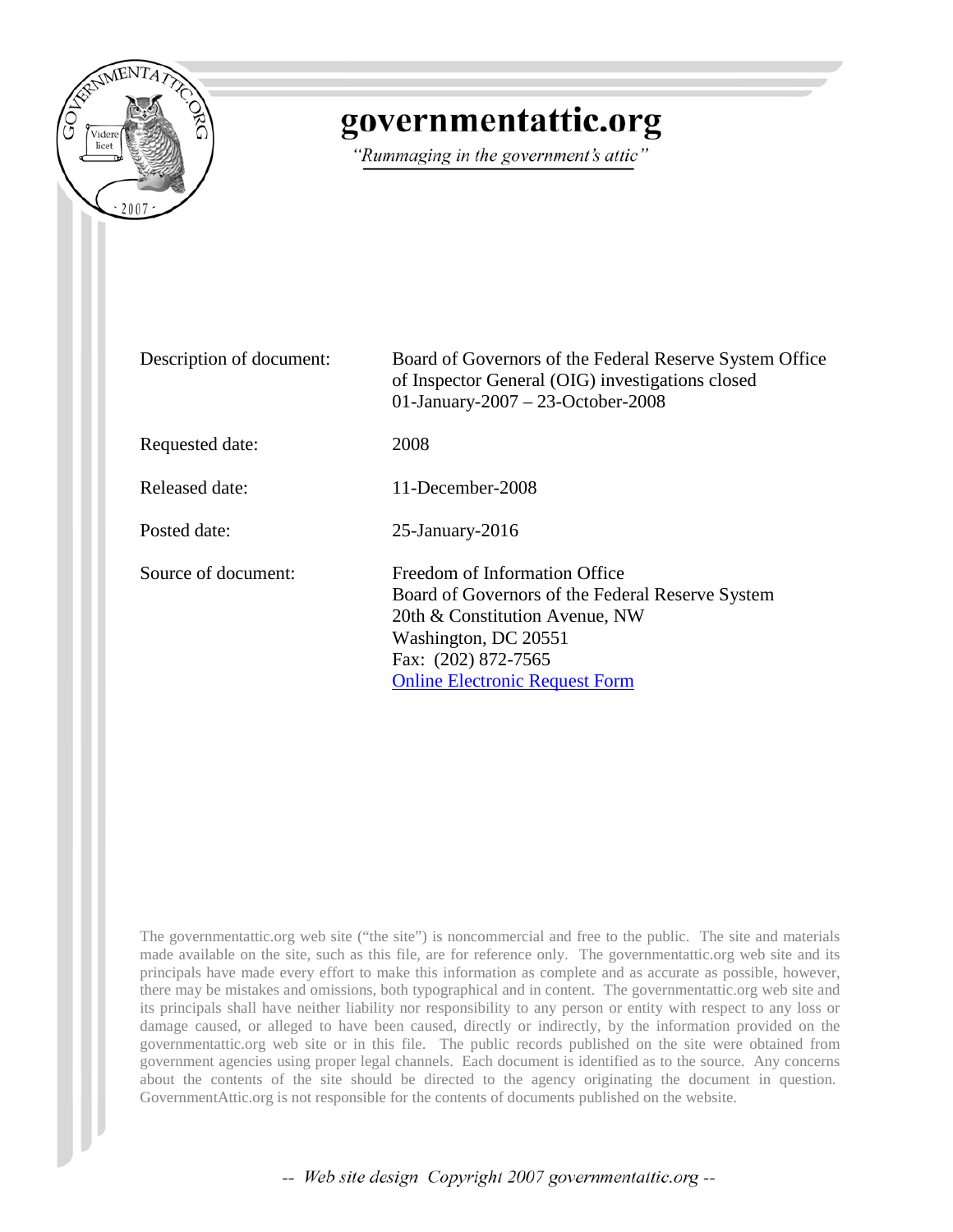From: <Martha.Connor@frb.gov> Date: Thu, 11 Dec 2008 11:41:35 -0500 Subject: FOIA Request #2009-66

See attached a list of OIG investigations closed from January 1, 2007 thru October 23, 2008. Thanks

(See attached file: 09-66 ResponsiveDoc.pdf)